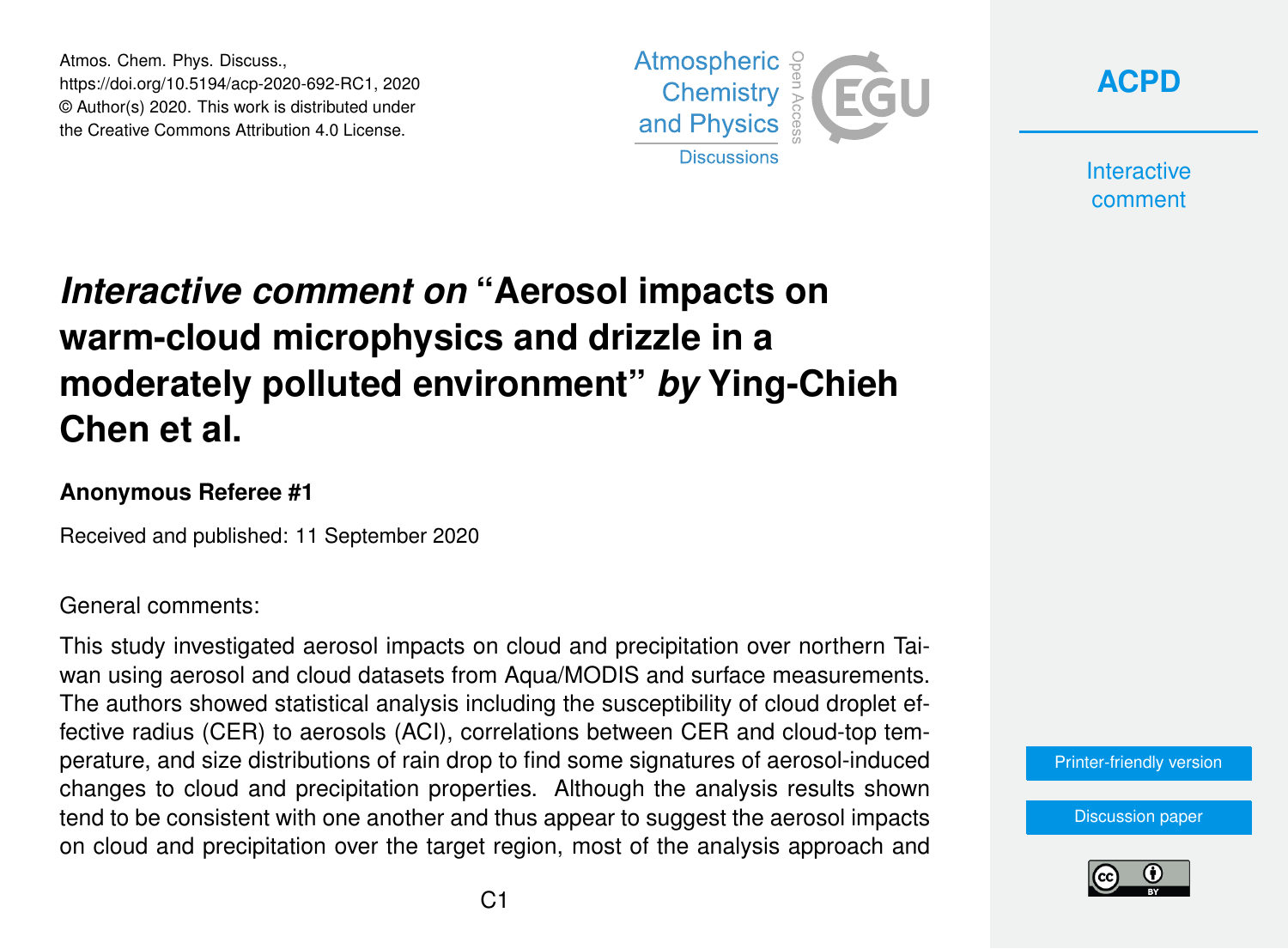the results shown, including the ACI analysis, relationships between rainfall and cloud water path, and CER-CTT joint statistics, are pretty much similar to what has already been done in a number of previous studies. I found no substantial novelty in materials included in the manuscript of its current form that deserves publication. Based on these evaluations, I cannot recommend the manuscript be considered for publication in Atmospheric Chemistry and Physics at least in its current form. One possible way for improving the overall study is to obtain a process-level insight into aerosol impacts on drizzle and precipitation exploiting the surface measurement of size distributions of rainfall, which might add some novelty to this study. Listed below are some specific points that (hopefully) might help the authors to re-construct their work in this direction for future potential submission of the revised manuscript.

Specific comments:

- A novel piece of material included in the manuscript is rain drop size distribution measured by the JWD disdrometer, which should provide useful observation-based information for process-level assessment of the aerosol indirect effect on precipitation, i.e. how precipitation processes are modulated by aerosols. I would suggest the authors to conduct more detailed analysis of the rain drop size distributions and their relationships to differing conditions of aerosols, rather than just showing the simple plot of Fig. 10. Such an analysis should offer size-dependent view of aerosol impact on drizzle and precipitation and thus more in-depth insight into microphysics of the aerosol indirect effect.

- The size-resolved precipitation analysis might also add new insight into the analysis shown in Fig. 11. The statistics shown in Fig. 11a is quite similar to those already shown by satellite statistics of Lebsock et al. (2008) and L'Ecuyer et al. (2009), except that the authors' plot shows the rainfall rate (in ordinate) based on surface measurement, contrary to probability of precipitation in the two previous studies. I would suggest the statistics shown in Fig. 11a be broken down into different bins of drop size to see how the cloud-to-precipitation process varies with aerosols and how it depends on par**[ACPD](https://acp.copernicus.org/preprints/)**

**Interactive** comment

[Printer-friendly version](https://acp.copernicus.org/preprints/acp-2020-692/acp-2020-692-RC1-print.pdf)

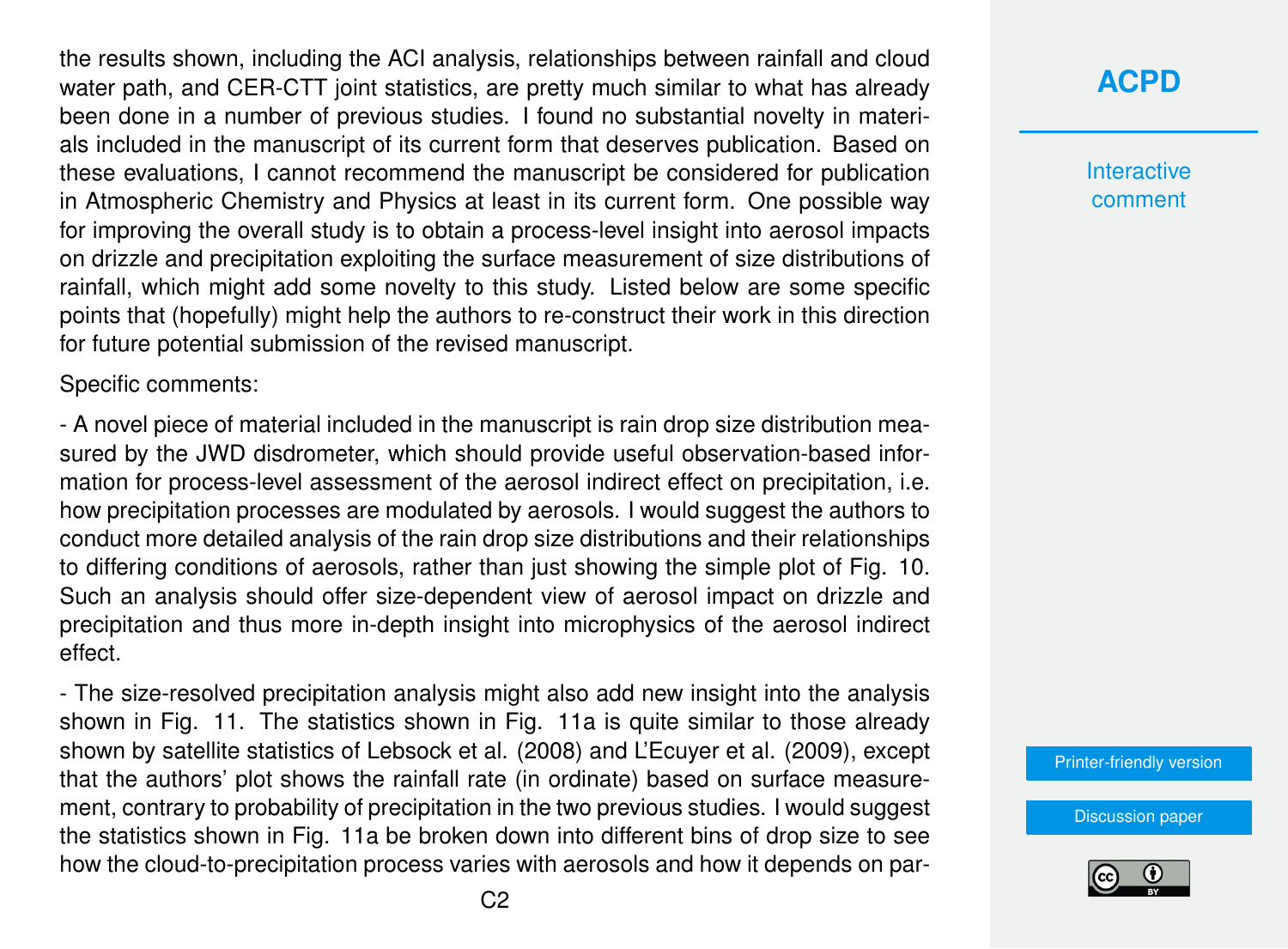ticle size of drizzle and rain. Such an analysis might offer a new process-level insight into the aerosol-induced suppression of precipitation. The same approach could also be applied to the analysis of Fig. 11b to obtain a "size-resolved view" of the temporal trend of precipitation and its relationship to aerosols.

- The joint statistics between CER and CTT shown in Fig. 8 are hard to interpret in its current form. I guess that the authors like to claim different CTT-CER correlations between clean and polluted conditions in Fig. 8a, but the tendency looks quite ambiguous in the plot shown. I would suggest apply analysis methodology of Rosenfeld and colleagues (e.g. Rosenfeld and Lensky, 1998; Rosenfeld 2000) that plot the mean and variance of CER at each CTT bin separately for clean and polluted conditions. It might show more clearly what the authors want to illustrate.

- These analyses proposed above could then be combined to enable interpreting the traditional analysis such as the ACI and CER-CTT statistics in terms of size-resolved characteristics of precipitation processes. Such an analysis would connect some of the existing metrics of the aerosol indirect effect in the context of precipitation processes, which would bring a valuable progress in understanding aerosol impacts on cloud and precipitation.

Minor points:

- Page 5, Line 27: COT should have no unit. - Page 6, Line 30: radiuses -> radii - Page 7, Line 15: Does "cloud vertical profiles" mean CTT? It is not really the vertical profile but just a cloud-top temperature. - Figures 2, 5, 6, 9 and 11a: The horizontal axis for CWP should be logarithmic for at least some of the figures.

Reference:

Lebsock, M., G. L. Stephens, and C. Kummerow, 2008: Multisensor satellite observations of aerosol effects on warm clouds. J. Geophys. Res., 113, D15205, doi:10.1029/2008JD009876.

# **[ACPD](https://acp.copernicus.org/preprints/)**

**Interactive** comment

[Printer-friendly version](https://acp.copernicus.org/preprints/acp-2020-692/acp-2020-692-RC1-print.pdf)